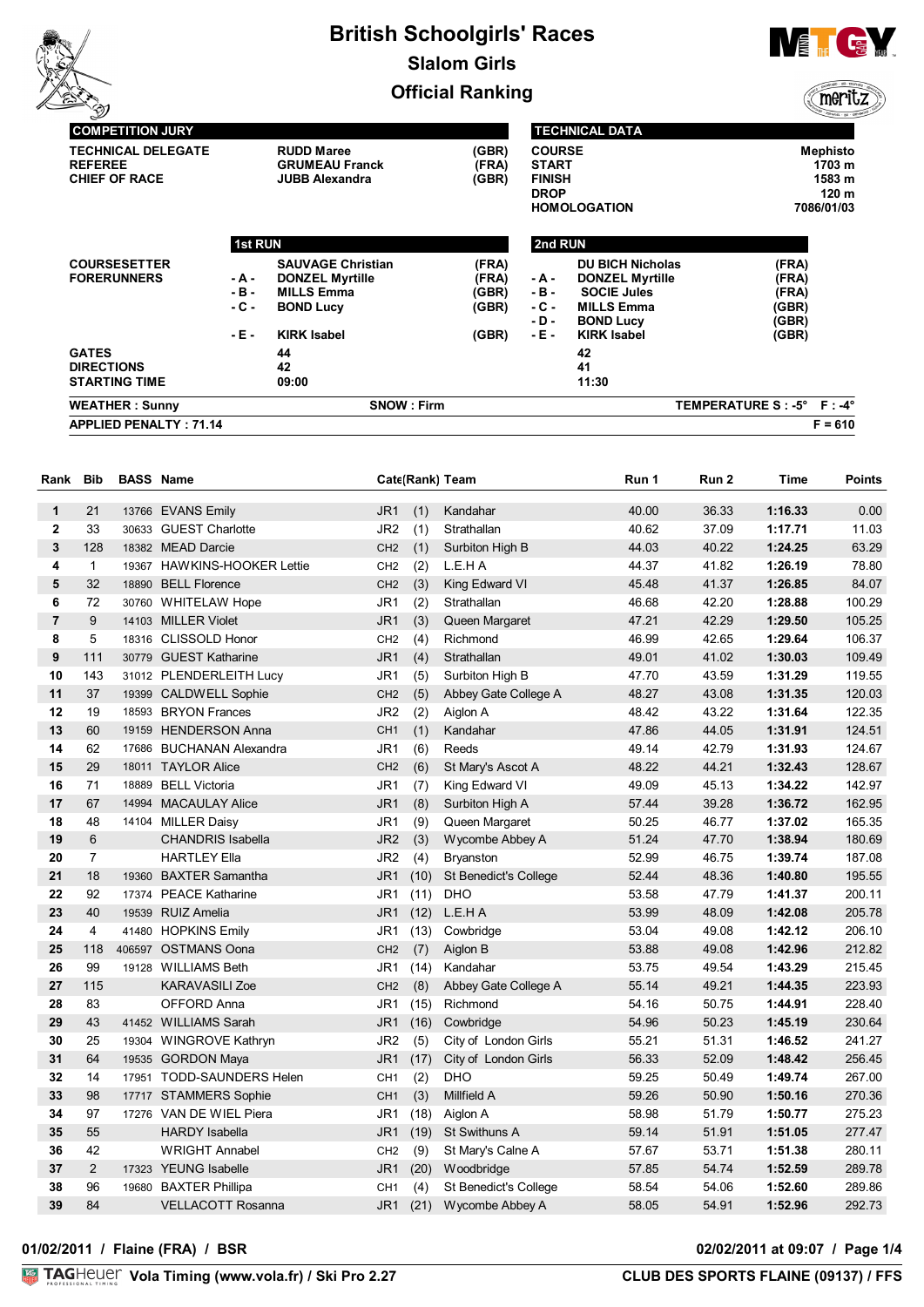| Rank     | <b>Bib</b> | <b>BASS Name</b> |                                            |                                    |                      | Cate(Rank) Team                       | Run 1              | Run 2            | Time               | <b>Points</b>    |
|----------|------------|------------------|--------------------------------------------|------------------------------------|----------------------|---------------------------------------|--------------------|------------------|--------------------|------------------|
| 40       | 58         |                  | <b>LEES Mary</b>                           | JR <sub>1</sub>                    | (22)                 | Aiglon A                              | 56.68              | 56.34            | 1:53.02            | 293.21           |
| 41       | 74         |                  | SCHULTE-BOCKUM Luisa                       | JR1                                | (23)                 | Wellington                            | 59.49              | 55.38            | 1:54.87            | 308.00           |
| 42       | 70         |                  | <b>MCCLAY Chloe</b>                        | JR <sub>1</sub>                    | (24)                 | Downe House A                         | 59.03              | 56.50            | 1:55.53            | 313.27           |
| 43       | 27         |                  | 19370 BUTCHART Lucy                        | JR1                                | (25)                 | Vikings                               | 1:08.74            | 48.18            | 1:56.92            | 324.38           |
| 44       | 20         |                  | <b>SUMNER Harriet</b>                      | JR1                                | (26)                 | Millfield A                           | 53.49              | 1:03.64          | 1:57.13            | 326.06           |
| 45       | 41         |                  | 19498 LILLYWHITE Alexandra                 | CH <sub>1</sub>                    | (5)                  | Woodbridge                            | 1:02.24            | 55.18            | 1:57.42            | 328.38           |
| 46       | 140        |                  | <b>BELL Christina</b>                      | CH <sub>2</sub>                    | (10)                 | Abbey Gate College B                  | 1:02.27            | 56.31            | 1:58.58            | 337.65           |
| 47       | 81         |                  | <b>REID Emily</b>                          | CH <sub>2</sub>                    | (11)                 | St Mary's Calne A                     | 1:01.69            | 56.96            | 1:58.65            | 338.21           |
| 48       | 75         |                  | <b>BELL Milla</b>                          | JR <sub>2</sub>                    | (6)                  | Kings Taunton                         | 1:02.02            | 57.72            | 1:59.74            | 346.92           |
| 49       | 133        |                  | <b>HAROLD Lucy</b>                         | JR1                                | (27)                 | Aiglon B                              | 1:03.35            | 57.51            | 2:00.86            | 355.87           |
| 50       | 85         |                  | <b>BLEVINS Katherine</b>                   | JR <sub>2</sub>                    | (7)                  | <b>Bryanston</b>                      | 1:04.00            | 56.89            | 2:00.89            | 356.11           |
| 51       | 131        |                  | RADFORD Elizabeth                          | JR <sub>1</sub>                    | (28)                 | L.E.H B                               | 1:03.43            | 57.75            | 2:01.18            | 358.42           |
| 52       | 54         |                  | <b>CHMIELOWSKA Claudia</b>                 | CH <sub>1</sub>                    | (6)                  | Highgate                              | 1:02.63            | 58.63            | 2:01.26            | 359.06           |
| 53       | 148        |                  | <b>TEAL Chloe</b>                          | CH <sub>2</sub>                    | (12)                 | Aiglon B                              | 1:04.53            | 57.72            | 2:02.25            | 366.97           |
| 54       | 124        |                  | <b>BIRD Sophia</b>                         | JR <sub>1</sub>                    | (29)                 | Millfield B                           | 1:03.72            | 58.74            | 2:02.46            | 368.65           |
| 55       | 16         |                  | RADKIEWICZ Alexia                          | CH <sub>2</sub>                    | (13)                 | <b>St Swithuns A</b>                  | 1:03.94            | 58.76            | 2:02.70            | 370.57           |
| 56       | 53         |                  | <b>GAY Elizabeth</b>                       | CH <sub>1</sub>                    | (7)                  | <b>DHO</b>                            | 1:02.94            | 59.80            | 2:02.74            | 370.89           |
| 57       | 8          |                  | <b>VAN VREDENBURCH Ella</b>                | CH <sub>1</sub>                    | (8)                  | Godstowe                              | 1:03.24            | 59.72            | 2:02.96            | 372.65           |
| 58       | 130        |                  | <b>NORRIS Isabel</b>                       | CH <sub>2</sub>                    | (14)                 | Sherborne B                           | 1:05.07            | 58.44            | 2:03.51            | 377.04           |
| 58       | 49         |                  | <b>MACPHIE Michaela</b>                    | CH <sub>2</sub>                    | (14)                 | Glenalmond                            | 1:07.56            | 55.95            | 2:03.51            | 377.04           |
| 60       | 52         |                  | <b>HOBBY Imogen</b>                        | CH <sub>2</sub>                    | (16)                 | St Gabriel's School                   | 1:03.56            | 1:00.19          | 2:03.75            | 378.96           |
| 61       | 38         |                  | <b>BARQUIN MADARIAGA Maria</b>             | CH <sub>2</sub>                    | (17)                 | Heathfield A                          | 1:05.03            | 59.15            | 2:04.18            | 382.40           |
| 62       | 90         |                  | <b>TOWNSHEND Melissa</b>                   | CH <sub>2</sub>                    | (18)                 | Sherborne A                           | 1:04.51            | 1:00.18          | 2:04.69            | 386.47           |
| 63       | 68         |                  | SODI Isabella                              | CH <sub>2</sub>                    | (19)                 | St Mary's Ascot A                     | 1:05.90            | 1:00.11          | 2:06.01            | 397.02           |
| 64       | 86         |                  | <b>CHIARAMONTE Tatiana</b>                 | CH <sub>2</sub>                    | (20)                 | Godstowe                              | 1:04.81            | 1:01.25          | 2:06.06            | 397.42           |
| 65       | 114        |                  | <b>BELL Tara</b>                           | CH <sub>2</sub>                    | (21)                 | Kings Taunton                         | 1:07.11            | 59.13            | 2:06.24            | 398.86           |
| 66       | 109        |                  | <b>HEWLETT Emilia</b>                      | CH <sub>2</sub>                    | (22)                 | Downe House A                         | 1:04.68            | 1:02.83          | 2:07.51            | 409.01           |
| 67       | 108        |                  | <b>MOULDING Isobel</b>                     | CH <sub>1</sub>                    | (9)                  | Cheltenham A                          | 1:07.28            | 1:00.59          | 2:07.87            | 411.89           |
| 68<br>69 | 155<br>79  |                  | <b>BELL Sophie</b><br>19540 RUIZ Josephine | CH <sub>1</sub>                    | (10)                 | Abbey Gate College B<br>L.E.H A       | 1:05.11<br>1:14.07 | 1:02.97<br>54.35 | 2:08.08<br>2:08.42 | 413.57<br>416.28 |
| 70       | 65         |                  | <b>DURANT Antonia</b>                      | CH <sub>2</sub><br>CH <sub>1</sub> | (23)<br>(11)         | Ipswich High                          | 1:07.54            | 1:01.62          | 2:09.16            | 422.20           |
| 71       | 127        |                  | <b>LAWRENCE Annabel</b>                    | CH <sub>2</sub>                    | (24)                 | Cheltenham B                          | 1:08.73            | 1:00.46          | 2:09.19            | 422.44           |
| 72       | 144        |                  | LA GRICE Harriet                           | CH <sub>2</sub>                    | (25)                 | Downe House B                         | 1:06.48            | 1:02.75          | 2:09.23            | 422.76           |
| 73       | 15         |                  | DOODY Olivia                               | CH <sub>2</sub>                    |                      | (26) Highgate                         | 1:11.14            | 58.23            | 2:09.37            | 423.88           |
| 74       | 12         |                  | <b>PALMER Rosalie</b>                      | JR <sub>1</sub>                    | (30)                 | Sherborne A                           | 58.70              | 1:11.26          | 2:09.96            | 428.59           |
| 75       | 82         |                  | <b>TAYLOR Amy</b>                          |                                    |                      | JR1 (31) Cowbridge                    | 1:08.22            | 1:02.63          | 2:10.85            | 435.70           |
| 76       | 132        |                  | <b>BAYLIS Georgina</b>                     |                                    |                      | CH1 (12) St Swithuns B                | 1:06.73            | 1:04.29          | 2:11.02            | 437.06           |
| 77       | 88         |                  | <b>ANDERSON Pheobe</b>                     |                                    | CH <sub>2</sub> (27) | Glenalmond                            | 1:09.80            | 1:01.52          | 2:11.32            | 439.46           |
| 77       | 73         |                  | <b>MILLS Charlotte</b>                     |                                    | JR1 (32)             | <b>Tudor Hall</b>                     | 1:08.99            | 1:02.33          | 2:11.32            | 439.46           |
| 79       | 137        |                  | SHEPHERD Sophie                            | JR1                                | (33)                 | Heathfield B                          | 1:07.63            | 1:04.14          | 2:11.77            | 443.06           |
| 80       | 36         |                  | <b>BELL Hollie</b>                         | JR <sub>2</sub>                    | (8)                  | Kings Taunton                         | 1:08.09            | 1:03.87          | 2:11.96            | 444.57           |
| 81       | 39         |                  | <b>MALONEY Emerald</b>                     | CH <sub>2</sub>                    | (28)                 | Windlesham House                      | 1:10.47            | 1:02.07          | 2:12.54            | 449.21           |
| 82       | 129        |                  | <b>RECKHENRICH Antonia</b>                 | CH <sub>2</sub>                    | (29)                 | Downe House B                         | 1:07.81            | 1:05.39          | 2:13.20            | 454.48           |
| 83       | 113        |                  | <b>DREESMANN Caroline</b>                  | JR1                                | (34)                 | Wellington                            | 1:11.00            | 1:02.29          | 2:13.29            | 455.20           |
| 84       | 123        |                  | GIDDINS Imogen                             | JR <sub>1</sub>                    | (35)                 | St Mary's Calne B                     | 1:09.16            | 1:04.47          | 2:13.63            | 457.92           |
| 85       | 80         |                  | <b>JACKSON Verity</b>                      | CH <sub>2</sub>                    | (30)                 | Woodbridge                            | 1:09.46            | 1:04.89          | 2:14.35            | 463.67           |
| 86       | 135        |                  | <b>BEVAN Honor</b>                         | JR <sub>1</sub>                    | (36)                 | St Mary's Ascot B                     | 1:11.43            | 1:03.03          | 2:14.46            | 464.55           |
| 87       | 150        |                  | COCHIN DE BILLY Camile                     | JR <sub>1</sub>                    | (37)                 | St Mary's Ascot B                     | 1:10.59            | 1:04.60          | 2:15.19            | 470.39           |
| 88       | 69         |                  | <b>COCKRAM Sophie</b>                      | JR1                                | (38)                 | Cheltenham A                          | 1:07.85            | 1:07.89          | 2:15.74            | 474.78           |
| 89       | 107        |                  | MAROCCO Lara                               | CH <sub>1</sub>                    | (13)                 | St Mary's Ascot A                     | 1:09.12            | 1:07.30          | 2:16.42            | 480.22           |
| 90       | 47         |                  | <b>GARDNER Evie</b>                        | CH <sub>1</sub>                    | (14)                 | Godstowe                              | 1:10.92            | 1:06.47          | 2:17.39            | 487.97           |
| 91       | 157        |                  | <b>TILL Lottie</b>                         | CH <sub>2</sub>                    | (31)                 | Cheltenham B                          | 1:12.09            | 1:05.78          | 2:17.87            | 491.80           |
| 92       | 63         |                  | <b>MILTON Rebecca</b>                      | JR1                                | (39)                 | Henley College A                      | 1:13.60            | 1:04.82          | 2:18.42            | 496.20           |
| 93       | 136        |                  | COWAN Isabel                               | CH <sub>2</sub>                    | (32)                 | Woldingham B                          | 1:12.32            | 1:06.64          | 2:18.96            | 500.51           |
| 94       | 13<br>161  |                  | <b>HOBBY Charlotte</b>                     | JR1                                | (40)                 | St Gabriel's School<br>$(33)$ L.E.H B | 1:20.98<br>1:12.81 | 57.99<br>1:08.00 | 2:18.97<br>2:20.81 | 500.59<br>515.30 |
| 95<br>96 | 151        |                  | McGREGOR Georgia<br>CLAOUE DE GOHR Fleur   | CH <sub>2</sub><br>JR1             | (41)                 | Woldingham B                          | 1:13.99            | 1:08.34          | 2:22.33            | 527.45           |
| 97       | 121        |                  | <b>HYDE Katie</b>                          | CH <sub>1</sub>                    |                      | (15) Woldingham B                     | 1:18.22            | 1:04.24          | 2:22.46            | 528.49           |
|          |            |                  |                                            |                                    |                      |                                       |                    |                  |                    |                  |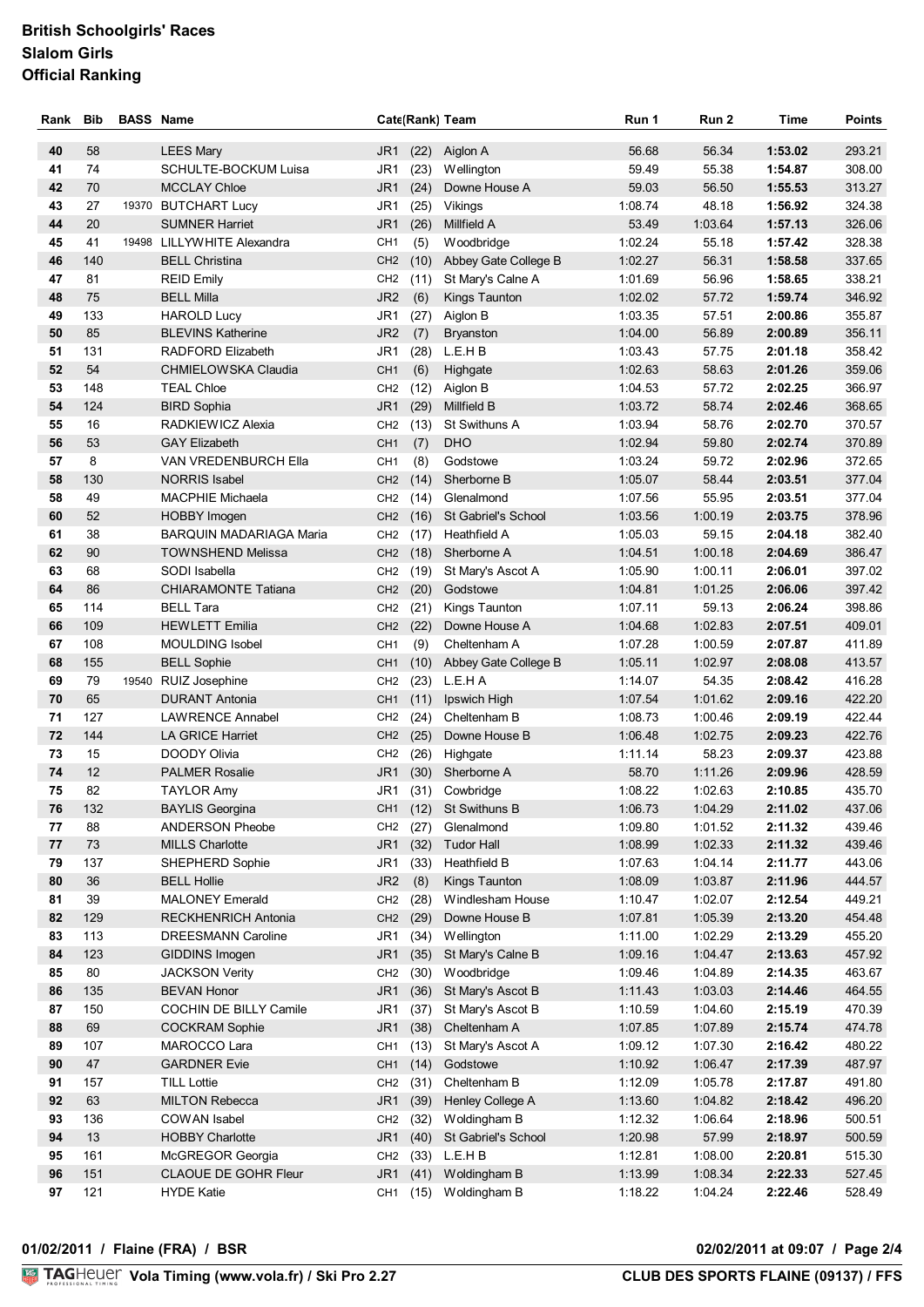| Rank | Bib | <b>BASS Name</b> |                                |                      |      | Cate(Rank) Team              | Run 1   | Run 2   | Time    | <b>Points</b> |
|------|-----|------------------|--------------------------------|----------------------|------|------------------------------|---------|---------|---------|---------------|
| 98   | 17  |                  | <b>GRACE Serena</b>            | CH <sub>1</sub>      | (16) | Snowsports                   | 1:16.05 | 1:06.74 | 2:22.79 | 531.12        |
| 99   | 95  |                  | <b>REID Olivia</b>             | CH <sub>1</sub>      | (17) | Snowsports                   | 1:13.80 | 1:09.14 | 2:22.94 | 532.32        |
| 100  |     |                  |                                |                      |      |                              |         |         |         |               |
|      | 94  |                  | <b>BAYLIS Alexandra</b>        | CH <sub>2</sub>      | (34) | St Swithuns A                | 1:14.12 | 1:09.49 | 2:23.61 | 537.68        |
| 101  | 110 |                  | <b>BRIGHT Ellie</b>            | JR <sub>1</sub>      | (42) | King Edward VI               | 1:15.49 | 1:08.52 | 2:24.01 | 540.87        |
| 102  | 145 |                  | <b>PALMER Alexa</b>            | CH <sub>1</sub>      | (18) | Sherborne B                  | 1:19.91 | 1:05.16 | 2:25.07 | 549.34        |
| 103  | 100 |                  | <b>SCANLON-JENNINGS Ariane</b> | CH <sub>1</sub>      | (19) | Queens Chester               | 1:14.42 | 1:11.88 | 2:26.30 | 559.17        |
| 104  | 117 |                  | <b>CLEVELY Montana</b>         | CH <sub>1</sub>      | (20) | Windlesham House             | 1:21.11 | 1:05.81 | 2:26.92 | 564.13        |
| 105  | 138 |                  | <b>MARRIOT Lily</b>            | CH <sub>2</sub>      | (35) | St Mary's Calne B            | 1:15.05 | 1:12.13 | 2:27.18 | 566.21        |
| 106  | 162 |                  | <b>HARRISON Emma</b>           | CH <sub>2</sub>      | (36) | St Swithuns B                | 1:20.91 | 1:08.03 | 2:28.94 | 580.27        |
| 107  | 146 |                  | <b>JACKSON Taya</b>            | CH <sub>2</sub>      | (37) | L.E.H B                      | 1:19.69 | 1:09.42 | 2:29.11 | 581.63        |
| 108  | 66  | 17737            | <b>KOLTHAMMER Katie</b>        | JR <sub>2</sub>      | (9)  | <b>Vikings</b>               | 1:28.13 | 1:01.73 | 2:29.86 | 587.62        |
| 109  | 93  |                  | <b>TWENTYMAN Emmanuelle</b>    | CH <sub>1</sub>      | (21) | Highgate                     | 1:18.19 | 1:12.08 | 2:30.27 | 590.90        |
| 110  | 105 |                  | <b>BELL Jemima</b>             | JR <sub>1</sub>      | (43) | <b>Vikings</b>               | 1:13.90 | 1:16.99 | 2:30.89 | 595.85        |
| 111  | 160 |                  | <b>ATKINS Charlotte</b>        | CH <sub>2</sub>      | (38) | Sherborne B                  | 1:20.07 | 1:13.73 | 2:33.80 | 619.11        |
| 112  | 159 |                  | <b>DOWLER Florence</b>         | CH <sub>2</sub>      | (39) | Downe House B                | 1:22.43 | 1:12.26 | 2:34.69 | 626.22        |
| 113  | 125 |                  | <b>MUIR Emily</b>              | CH <sub>1</sub>      | (22) | Abbey Gate College B         | 1:26.39 | 1:08.43 | 2:34.82 | 627.26        |
| 114  | 147 |                  | <b>THOMAS Flora</b>            | JR <sub>1</sub>      | (44) | <b>St Swithuns B</b>         | 1:21.94 | 1:13.51 | 2:35.45 | 632.30        |
| 115  | 134 |                  | <b>JEFFREY Louise</b>          | JR <sub>2</sub>      | (10) | Wycombe Abbey B              | 1:36.77 | 59.36   | 2:36.13 | 637.73        |
| 116  | 91  |                  | <b>MOTION Gemma</b>            | JR <sub>1</sub>      | (45) | St Gabriel's School          | 1:13.71 | 1:23.40 | 2:37.11 | 645.56        |
| 117  | 152 |                  | <b>CAVE Daisy</b>              | CH <sub>1</sub>      | (23) | Heathfield B                 | 1:23.50 | 1:17.24 | 2:40.74 | 674.57        |
| 118  | 112 |                  | <b>BEALBY Marina</b>           | CH <sub>2</sub>      | (40) | <b>Tudor Hall</b>            | 1:10.68 | 1:31.83 | 2:42.51 | 688.72        |
| 119  | 104 |                  | 19235 ROYAL Natasha            | CH <sub>1</sub>      | (24) | Ipswich High                 | 1:23.78 | 1:18.83 | 2:42.61 | 689.52        |
| 120  | 87  |                  | <b>KETTLEWELL Sophie</b>       | CH <sub>2</sub>      | (41) | Queen Margaret               | 1:26.80 | 1:17.61 | 2:44.41 | 703.90        |
| 121  | 153 |                  | <b>WINHAM Celine</b>           | JR <sub>2</sub>      | (11) | St Mary's Calne B            | 1:21.31 | 1:25.29 | 2:46.60 | 721.40        |
| 122  | 57  |                  | <b>BARNS Alisha</b>            | CH <sub>2</sub> (42) |      | <b>St Benedict's College</b> | 1:29.44 | 1:18.40 | 2:47.84 | 731.31        |

### **Did Not Start - Run 1 (5)**

| 101 | 17890 CARPENTER Gabriella | JR <sub>2</sub> | Reeds            |
|-----|---------------------------|-----------------|------------------|
| 116 | <b>PROCTER Georgina</b>   | JR1             | Heathfield A     |
| 126 | <b>WENZLER Sophia</b>     | JR1             | Henley College B |
| 141 | GILDER Amy                | JR <sub>2</sub> | Henley College B |
| 156 | <b>MULLETT Bethany</b>    | JR <sub>2</sub> | Henley College B |

### **Did Not Finish - Run 1 (4)**

| 28  | <b>ESPINOSA Stephanie</b><br>13711 | JR <sub>2</sub> | Surbiton High A  |       |
|-----|------------------------------------|-----------------|------------------|-------|
| 46  | <b>HARTLEY Poppy</b>               | CH <sub>2</sub> | <b>Brvanston</b> | 53.66 |
| 119 | 19376 MAYNARD Lucy                 | JR <sub>1</sub> | Wycombe Abbey B  |       |
| 154 | SIDOROVA Alexandra                 | CH <sub>2</sub> | Millfield B      | 57.21 |

### **Disqualified - Run 1 (24)**

| 3   | <b>WOOD Clementine</b>      | JR <sub>1</sub> | St Mary's Calne A    |         | Gate 11 |
|-----|-----------------------------|-----------------|----------------------|---------|---------|
| 10  | KUEBLER-WACHENDORFF Sophie  | JR <sub>2</sub> | Glenalmond           |         | Gate 11 |
| 11  | <b>LAVELLE Holly</b>        | CH <sub>1</sub> | Woldingham A         | 59.59   | Gate 11 |
| 22  | <b>MONK Orlaith</b>         | CH <sub>1</sub> | Queens Chester       | 1:00.12 | Gate 11 |
| 26  | <b>DURANT Izabella</b>      | CH <sub>2</sub> | Ipswich High         | 56.05   | Gate 25 |
| 30  | <b>TAYLOR Ophelia</b>       | JR <sub>1</sub> | Cheltenham A         |         | Gate 15 |
| 44  | 18745 WEBSDALE Cara         | CH <sub>2</sub> | <b>Richmond</b>      | 55.30   | Gate 25 |
| 50  | ALLENDE-ESTEVE Ana          | CH <sub>2</sub> | Woldingham A         | 1:03.59 | Gate 25 |
| 51  | ADAMS Imogen                | CH <sub>2</sub> | Sherborne A          | 53.65   | Gate 25 |
| 56  | <b>THOMAS Maddie</b>        | CH <sub>1</sub> | Snowsports           | 1:08.64 | Gate 25 |
| 59  | <b>EATON Emily</b>          | JR <sub>2</sub> | Millfield A          |         | Gate 41 |
| 61  | <b>THOMPSON Alice</b>       | CH <sub>1</sub> | Queens Chester       | 1:08.51 | Gate 25 |
| 76  | <b>PARKER Eleanor</b>       | CH <sub>1</sub> | Abbey Gate College A | 1:00.82 | Gate 15 |
| 77  | <b>MONTOJO Maria</b>        | JR <sub>1</sub> | Heathfield A         |         | Gate 5  |
| 78  | <b>CUMMING India</b>        | CH <sub>1</sub> | Windlesham House     | 1:08.07 | Gate 25 |
| 89  | ALTING VON GEUSAU Madeleine | JR <sub>1</sub> | Woldingham A         |         | Gate 25 |
| 102 | <b>ROBINSON Alice</b>       | JR <sub>1</sub> | Henley College A     |         | Gate 25 |
|     |                             |                 |                      |         |         |

**01/02/2011 / Flaine (FRA) / BSR 02/02/2011 at 09:07 / Page 3/4**